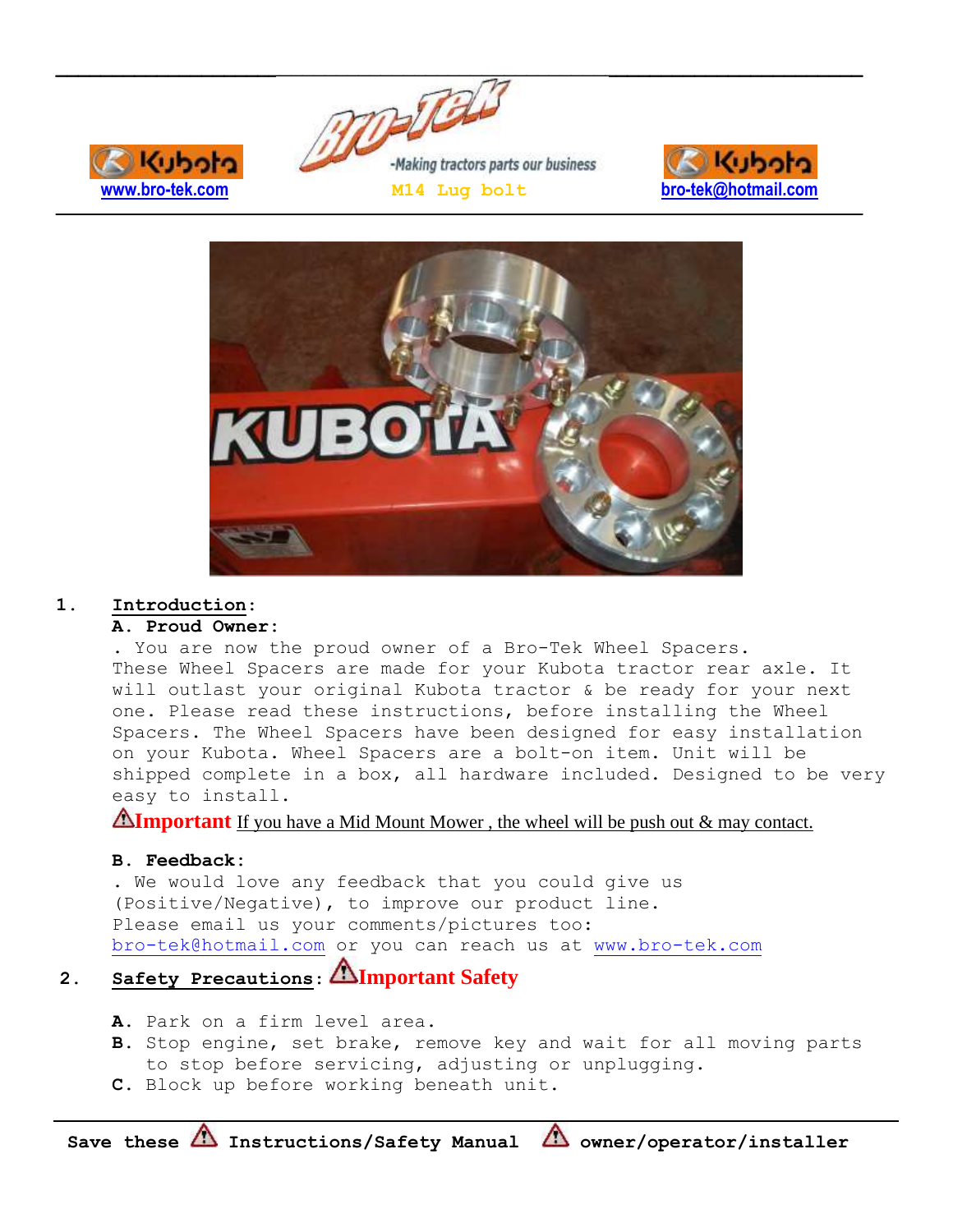



# **3. Tools/torque/Parts required**:

Kuboto

- **A. Socket** 22mm (7/8"), 19mm (3/4"), 17mm Deep & Short...spin lug bolt into axle) Extension Bar.
- **B. Torque wrench** (135 Lb-Ft).
- **C. Floor Jack & Jack stands.**
- **D.** Pry-bar or round pipe (see pic below).
- **E.** Loctite, High Strength Thread locker

## **4. Assembly Instructions:**

**A. Once you have followed the safety precautions & have removed the Wheel Spacers from its packaging, please take notes of all the parts & follow the assembly instruction.**

**B. Free up work place of all disturbances & clutter. Take your time installing it (This can be easily be done by one person in 20 to 25 minutes).**

**C. Before lifting, with the jack, the tractor, break loose the nuts on the rear wheels, this will help out.**

**D. If you have the backhoe on, save yourself some time & use the stabilizer of the backhoe to lift the rear. For those without a backhoe, jack up & place the jack stand on the tractor. Jack stands must be stable/secure place on the tractor/ground**

**E.It's now the time to remove the tire.**

**Caution** if you have loaded tires and haven't taken them off before then beware, they can be VERY heavy. Make sure that the jack stands are stable before removing the wheel.

**F.The factory bolts treads are 14mmx1.5 tread, We have supplied new Lug bolt 14mmx1.5 (Gold) use these to install the spacer to the axle. Important the axle Stud are not long enough to accept the Spacers. all the 6 studs must be removed, the best way is to double nut the stud & tight these together & back out the back nut /Counterclockwise. Now is a good time to test fit the spacer to the Axle & then to the wheel rim. The spacer should make full contact to the axle & the nuts/lug bolt has full tread contact, it's much easier to sort any problems without having anything bolted down.**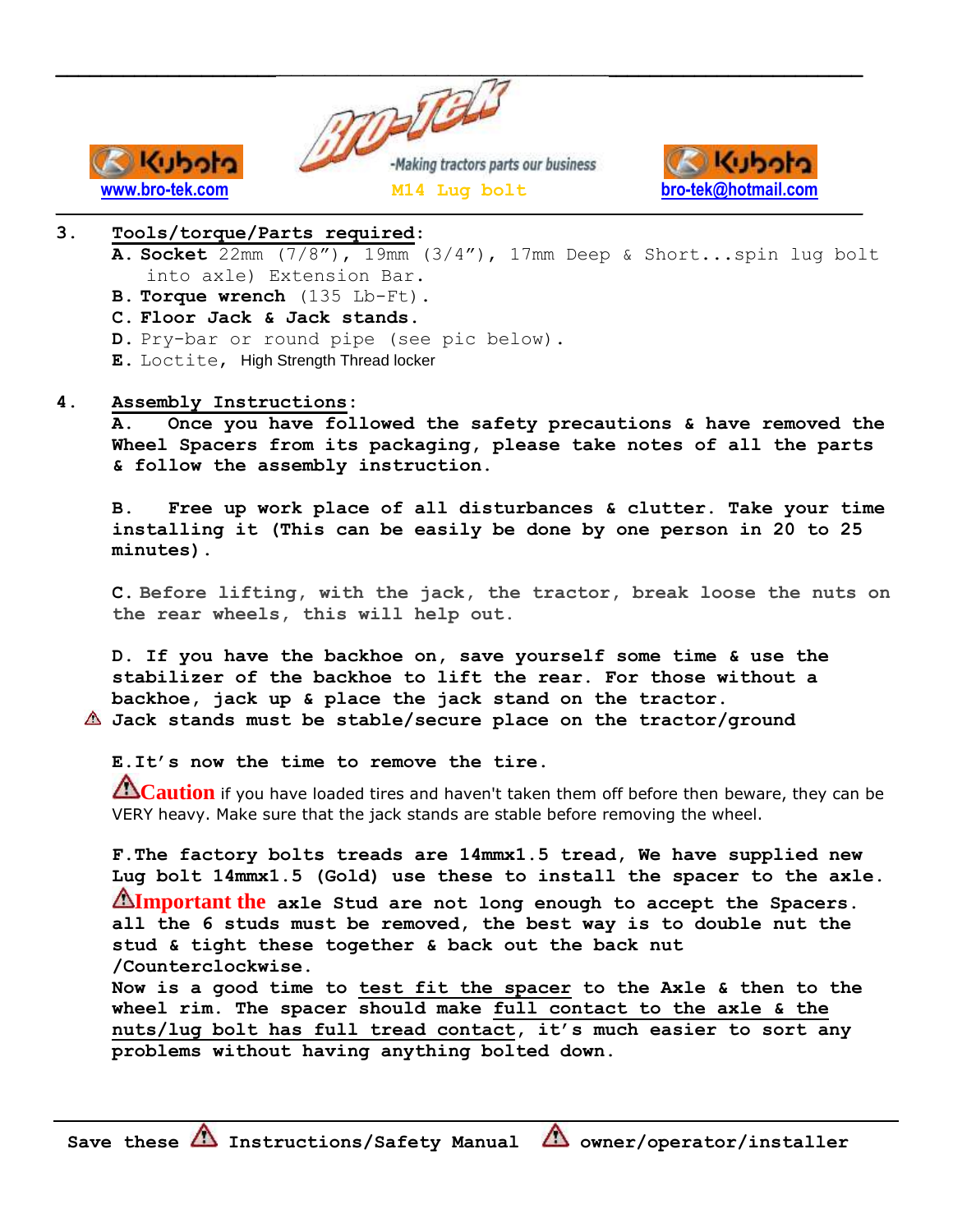

Kuboto



**If everything looks good add some Loctite to supplied lug Bolt**

**G.To install the spacers, you will need a long bar(if hand brake is not strong enough) to hold the axle from turning careful not to damage the wheel spacers stud tread (a Wooden bar or a rag/rubber around the steel bar will help protect the treads, add** High Strength Thread locker to the bolts. Get your socket & make sure to **use the supplied Lug bolt that** 

**came with the spacers. The bolts have a tapered end, make sure only tapered bolts are used to install the spacers to the axle. add**  High Strength Thread locker to the lug bolts.

**Please take the time to make the install/Torque bolt in 3 steps. First hand tightens the bolts; Second torque the bolts to half the torque in a crisscross/Star pattern & finally torque the bolt to their final value of 110 ft. lbs for the spacers to the axle.**



**H.** Get your socket & **add Loctite to the studs on the spacer. Install the rim/wheel & now use the new nuts from the spacer, making sure they are flip to the proper end. Torque the nuts to 110 ft. lbs for the rim in the same 3 steps as above.**

**We have found that having a metal shovel and rolling the tire onto it, makes the job of lining up everything must easier. One can slide the tire around, pry & lever the tire into place.**